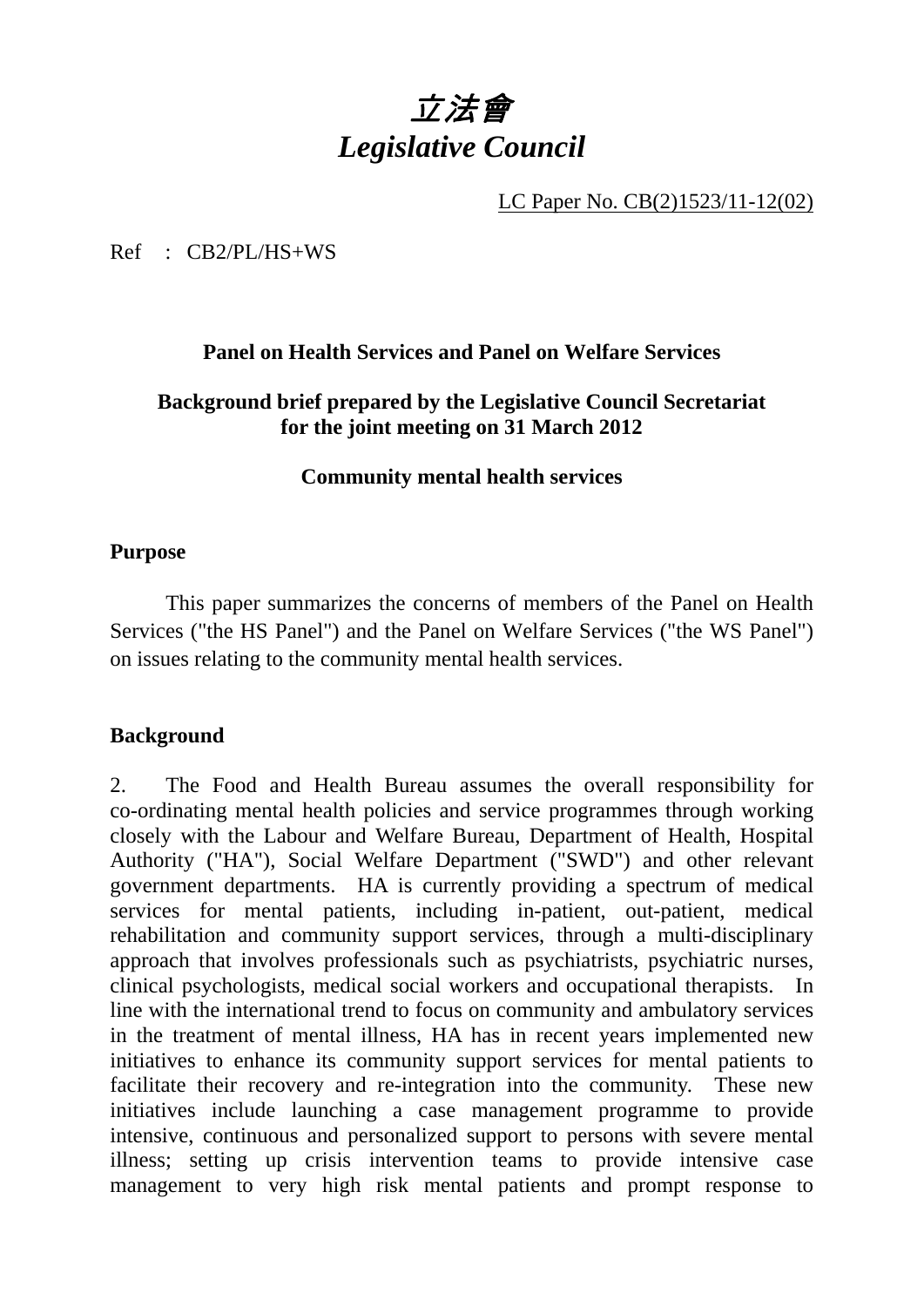emergency referrals in the community; and enhancing psychogeriatric outreach services to provide consultation to elderly people with mental health problems residing in residential care homes for the elderly.

# **Deliberations of the Panels**

3. Both the HS Panel and the WS Panel held a number of meetings between 2007 and 2011 to discuss issues relating to mental health services, and received the views of deputations at two joint meetings. The deliberations and concerns of members on issues relating to community mental health services are summarized below.

# Community psychiatric services of HA

4. Noting that the international trend was to focus on community and ambulatory services in the treatment of mental illness so as to enhance patients' prospects of re-integration into the community after rehabilitation, members urged the Administration to allocate more resources to HA in order to enhance community psychiatric services.

5. The Administration advised that a number of new programmes and initiatives had been launched to enhance community psychiatric services, such as the Extended Care Patients Intensive Treatment, Early Diversion and Rehabilitation Stepping Stone Project, the Early Assessment and Detection of Young Persons with Psychosis ("EASY") Programme and the Case Management Programme. More resources would be allocated by the Administration to enhance the support services for mental patients in community settings. Primary healthcare service providers might also be engaged in the future to facilitate early detection and early intervention of mental health problems.

6. Referring to a tragic incident which occurred on 8 May 2010 in Kwai Shing East Estate involving a mental patient and which left two dead and three seriously injured, some members called on the Administration and HA to implement additional measures to better detect signs of relapse of mental illness in discharged mentally ill persons. The HS Panel also passed a motion at its meeting on 11 May 2010 urging the Administration to set up an independent committee to investigate the causes of the Kwai Shing East Estate incident so as to prevent similar incidents from recurring.

7. The Administration advised that apart from healthcare professionals who would be required to step up the monitoring of progress of recovery of the discharged mentally ill patients, efforts would be enhanced to encourage persons who had close/regular contact with the patients, such as families/carers, neighbours and social workers, to report to the case managers when the patients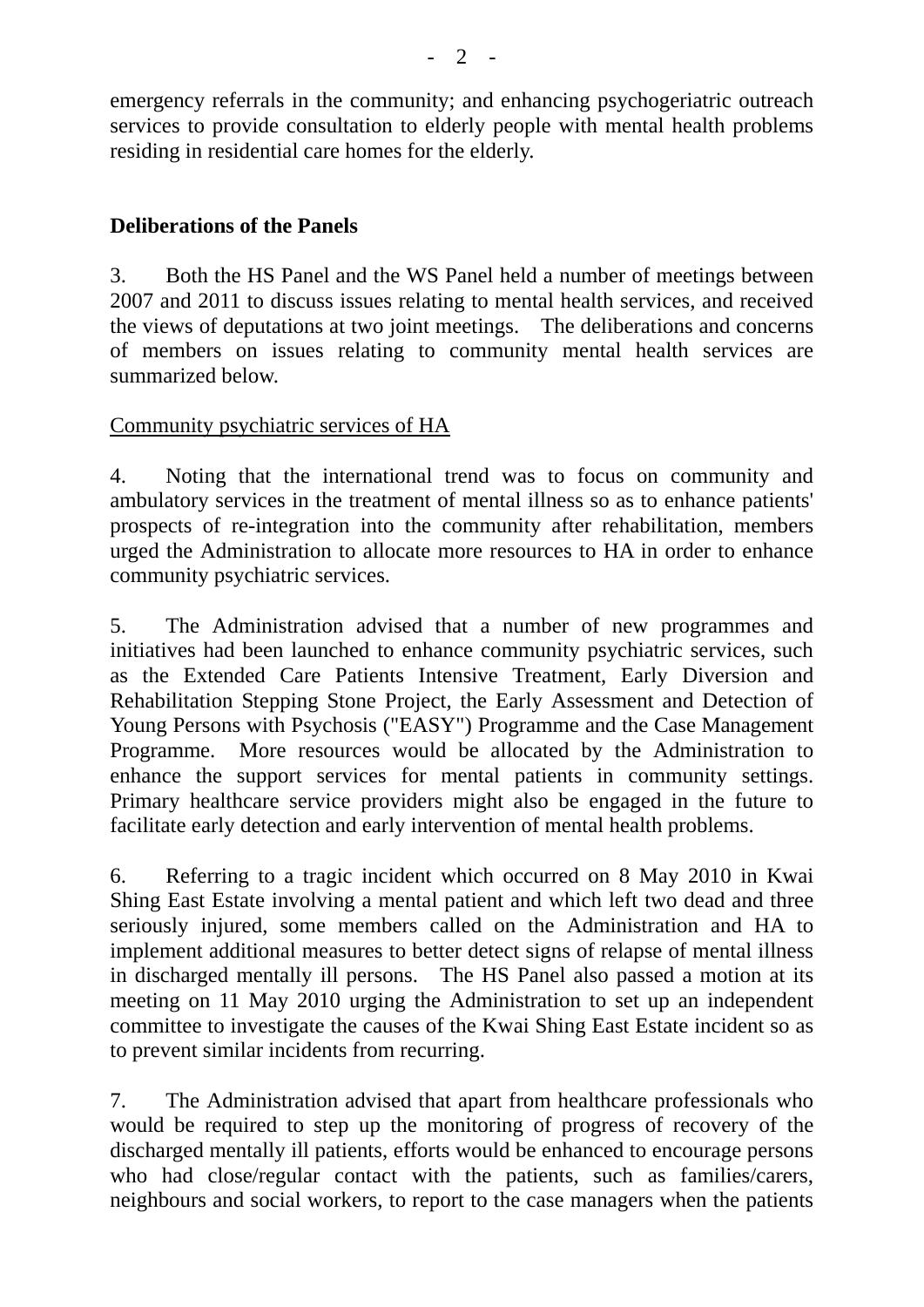showed signs of relapse so that prompt assessment and treatment could be made, including compulsory admission to hospitals if necessary.

8. The Administration further advised that HA would set up a Review Committee to review its management and follow-up of mental patients, including the liaison with other service providers with reference to the incident in Kwai Shing East Estate.

9. At the meeting of the HS Panel on 14 March 2011, members were briefed that the Review Committee had submitted a report to the Food and Health Bureau and HA in August 2010. HA would follow up on the key recommendations made by the Review Committee including intensive follow-up on high-risk mental patients using a case management approach; enhancing education and information to family members of mental patients on skills in detecting symptoms of deterioration; and improving communication among relevant departments and parties.

10. According to the Administration, the Case Management Programme was a key initiative to enhance the community mental health services. Under the Case Management Programme, case managers would establish a close service relationship with the targeted patients and arrange for the delivery of appropriate services based on patients' needs, and at the same time monitor the progress of recovery and make prompt arrangements for the patients to receive treatment when there was sign of relapse of mental illness. HA would extend the Programme in 2011-2012 and implement it in eight districts. To strengthen the support for very high-risk patients with severe mental illness and provide rapid outreach service for mental patients requiring urgent attention under crisis situation, HA would also set up Crisis Intervention Teams in all the seven clusters in 2011-2012.

# Communication among HA and relevant government departments

11. Concern was raised as to how HA doctors could forge closer collaboration with other service providers in the districts in providing support services for persons with mental health problems. Members urged the Administration to improve communication among different government departments to enable timely intervention for patients having signs of relapse of mental illness. There were cases where the Police and the Housing Department took no follow-up actions upon receipt of reports of persons behaving in an unusual way or having symptoms of mental health problems.

12. HA advised that at the cluster level, service personnel of HA hospitals and service providers in the districts maintained close communication and collaboration regarding the operation and provision of care and support services for persons with mental health problems. At the central co-ordination level, the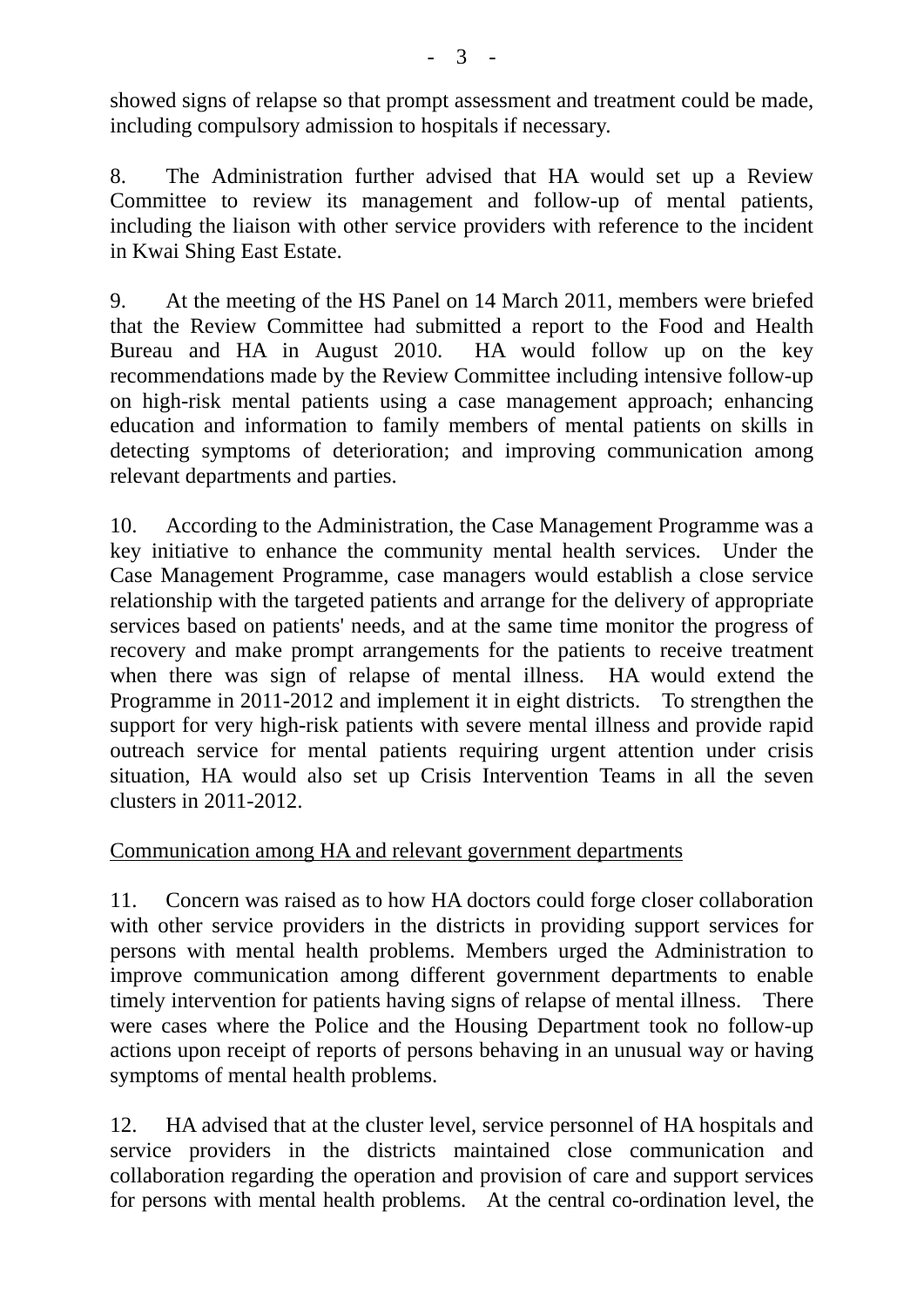HA Head Office and SWD Headquarters as well as non-governmental organizations ("NGOs") would regularly discuss the interface of their service strategies through established channels.

13. The Administration further advised that with an additional recurrent funding of \$70 million in 2010-2011, SWD would expand the service model of the Integrated Community Centres for Mental Wellness ("ICCMWs") across the territory and strengthen the manpower of these centres to provide one-stop services to discharged mental patients, persons with suspected mental health problems, their families/carers, and residents in the district. A district-based platform (District Task Group on Community Mental Health Support Services), co-chaired by the District Social Welfare Officer and the Chief of Service of Psychiatry of the hospital cluster concerned and comprising representatives of NGOs and other relevant parties, such as the Housing Department and the Police, would be set up to enhance cross-sectoral cooperation and collaboration to support the discharged mentally ill patients at the district level.

#### Integrated Community Centres for Mental Wellness

14. While expressing support for the expansion of the integrated service model of ICCMWs to all the 18 districts in 2010-2011, members were concerned about the difficulties encountered by ICCMWs, such as the lack of permanent accommodation, opposition from local residents and shortage of manpower. Members expressed grave concern about the implementation plan for expanding the services across the territory.

15. The Administration advised that there were currently 24 ICCMW service points operated by NGOs across the territory. Nine ICCMWs had secured permanent accommodation and six of them were in operation. SWD had reserved another six sites for the purpose, and was undertaking the necessary preparatory work which included consultation with the local communities.

16. The Administration further advised that for some ICCMWs which had no permanent premises in their service areas for the time being, the operators would provide services through existing facilities and networks, such as schools and welfare services units, in their respective districts. As an interim measure, SWD would consider supporting NGOs to set up ICCMWs on commercial premises and providing rental support (capped at the standard provision for a full-scale set of welfare premises in the public sector at \$45 per square metre) to ICCMW operators. As at August 2011, SWD had approved three applications, and two of which had already entered into tenancy agreement with the landlords. The Administration assured members that it would continue to make active efforts in identifying suitable premises for the remaining ICCMW premises.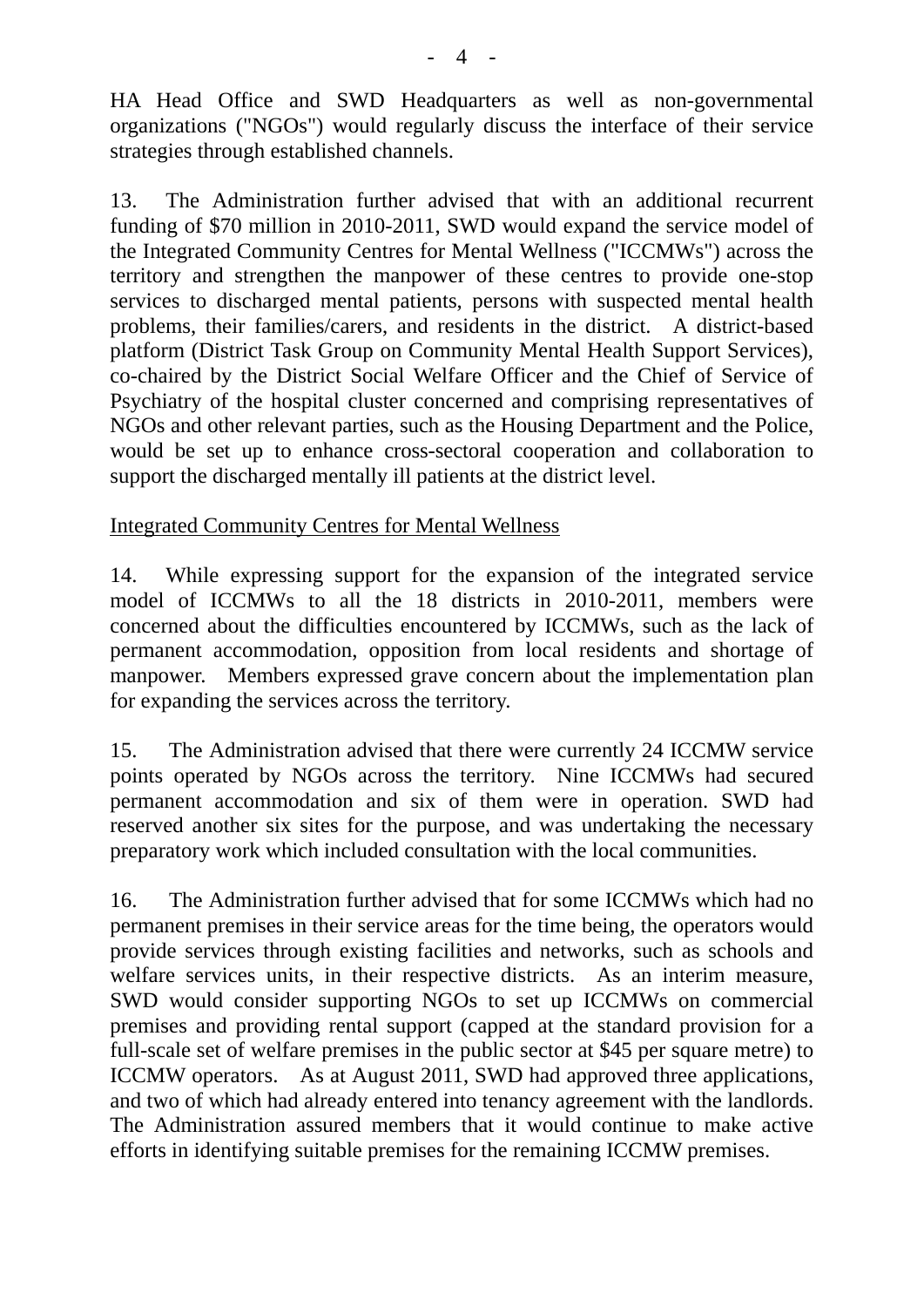Support for carers of mental patients

17. Members sought information as to whether HA would consider providing structured training and timely support to carers of mental patients who had profound effect on mental patients. HA advised that family members/carers of patients were one of the HA's service target groups and training would be provided to strengthen their capacities in taking care of persons with mental illness. Family members/carers in emergency needs could also contact the case managers concerned direct for urgent medical consultation under the Case Management Programme.

18. Considering the indispensible role of psychiatric social workers in supporting mental patients in community settings, members expressed concern about the allocation of sufficient resources to SWD for enhancing the support services for mental patients in community settings. The Administration advised that an additional full year funding of about \$16 million would be allocated in 2011-2012 to provide 31 additional psychiatric medical social workers to dovetail with HA's initiatives for ex-mentally ill patients and services for autistic children and their families.

#### Introduction of statutory community treatment orders

19. Some members urged the Administration to expedite its feasibility study on statutory community treatment order to require discharged mentally ill patients who posed a threat to the community to accept medication and therapy, counselling, treatment and supervision. They urged the Administration to review the Mental Health Ordinance (Cap. 136) to empower medical superintendents to detain mentally ill patients in hospital to receive treatments in respect of their mental conditions.

#### Long-term development on mental health services

20. Members were of the view that the existing mental health services fell far short of meeting the needs of mentally ill persons and ex-mentally ill persons due to the lack of a comprehensive policy on mental health. They expressed disappointment at the Administration's failure to provide a blueprint for the long-term development of mental health services. They called on the Administration to engage the public in discussing the direction for the development of mental health services.

# **Latest developments**

21. Subsequent to a tragic incident involving a homicide committed by a mental patient on 30 January 2012, Hon WONG Sing-chi raised a question at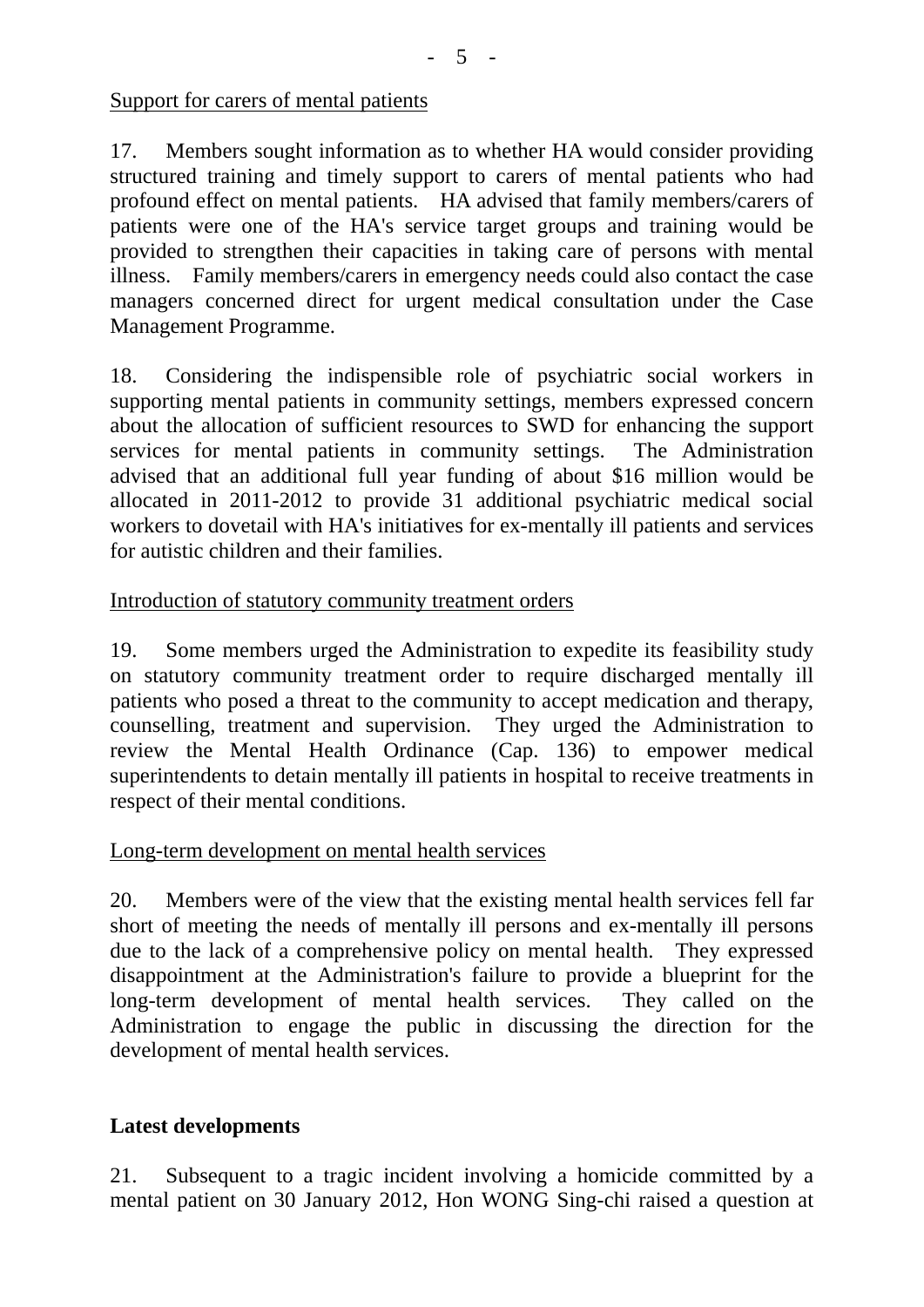the Council meeting of 15 February 2012 on the communication and co-ordination among the various government departments and organizations in following up cases of people with mental illness.

22. According to the Administration, apart from the collaboration initiated by HA and SWD to co-ordinate the service strategies at the level of service delivery, regular working group meetings were held at the district level to maintain liaison among representatives from HA, SWD, NGO operators of ICCMWs and other relevant government departments. When handling cases involving mental patients, various departments would hold case conferences to formulate rehabilitation plans for the patients. In the Administration's view, the existing inter-departmental communication mechanism functioned effectively.

# **Member's motion**

23. A motion without legislative effect urging the Administration to formulate a comprehensive mental health policy was moved and passed with amendments at the Council meeting of 11 January 2012.

# **Relevant papers**

24. A list of the relevant papers on the Legislative Council website is in the **Appendix**.

Council Business Division 2 Legislative Council Secretariat 27 March 2012